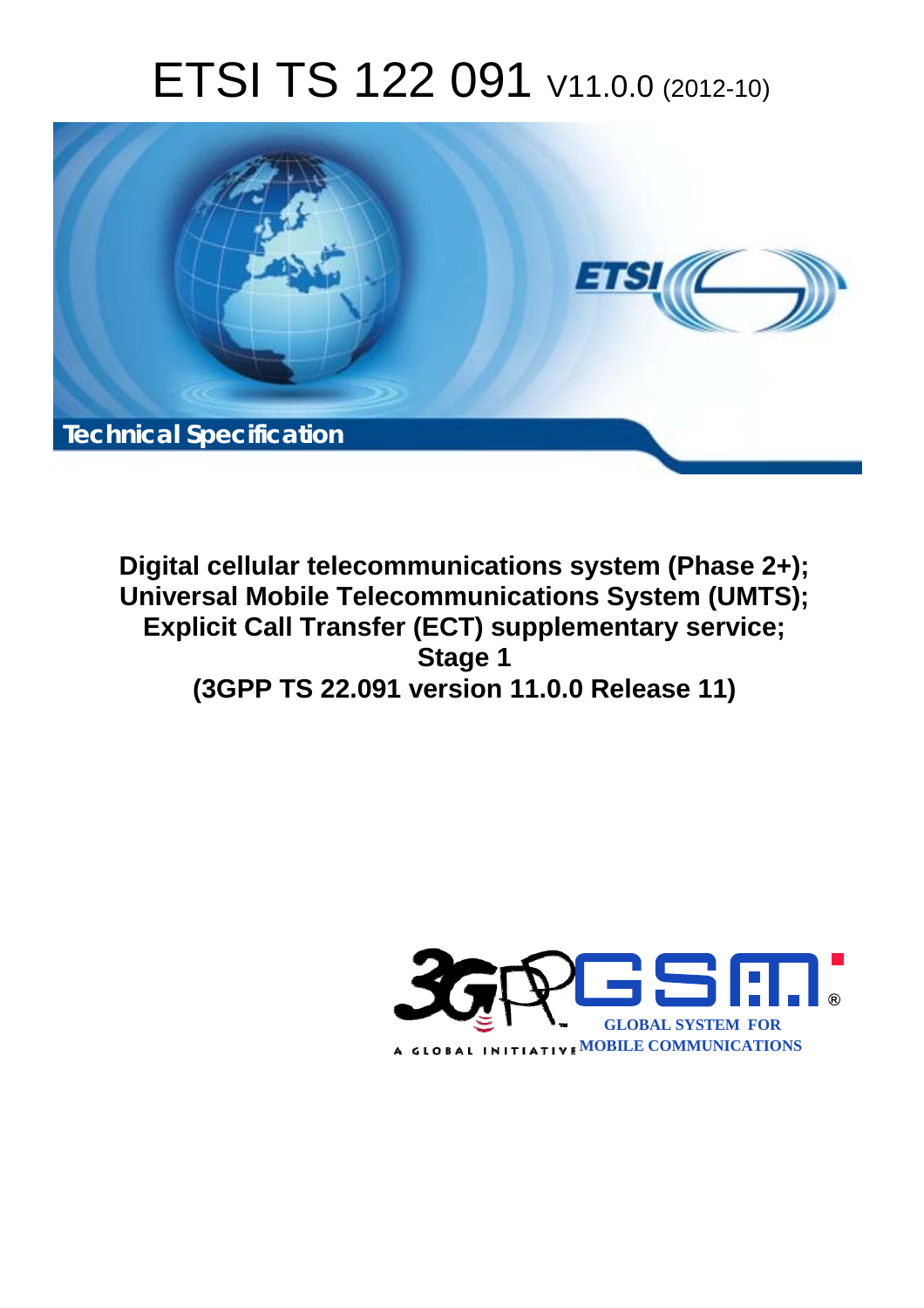Reference RTS/TSGS-0122091vb00

> Keywords GSM,UMTS

#### *ETSI*

#### 650 Route des Lucioles F-06921 Sophia Antipolis Cedex - FRANCE

Tel.: +33 4 92 94 42 00 Fax: +33 4 93 65 47 16

Siret N° 348 623 562 00017 - NAF 742 C Association à but non lucratif enregistrée à la Sous-Préfecture de Grasse (06) N° 7803/88

#### *Important notice*

Individual copies of the present document can be downloaded from: [http://www.etsi.org](http://www.etsi.org/)

The present document may be made available in more than one electronic version or in print. In any case of existing or perceived difference in contents between such versions, the reference version is the Portable Document Format (PDF). In case of dispute, the reference shall be the printing on ETSI printers of the PDF version kept on a specific network drive within ETSI Secretariat.

Users of the present document should be aware that the document may be subject to revision or change of status. Information on the current status of this and other ETSI documents is available at <http://portal.etsi.org/tb/status/status.asp>

If you find errors in the present document, please send your comment to one of the following services: [http://portal.etsi.org/chaircor/ETSI\\_support.asp](http://portal.etsi.org/chaircor/ETSI_support.asp)

#### *Copyright Notification*

No part may be reproduced except as authorized by written permission. The copyright and the foregoing restriction extend to reproduction in all media.

> © European Telecommunications Standards Institute 2012. All rights reserved.

DECT<sup>™</sup>, PLUGTESTS<sup>™</sup>, UMTS<sup>™</sup> and the ETSI logo are Trade Marks of ETSI registered for the benefit of its Members. **3GPP**TM and **LTE**™ are Trade Marks of ETSI registered for the benefit of its Members and of the 3GPP Organizational Partners.

**GSM**® and the GSM logo are Trade Marks registered and owned by the GSM Association.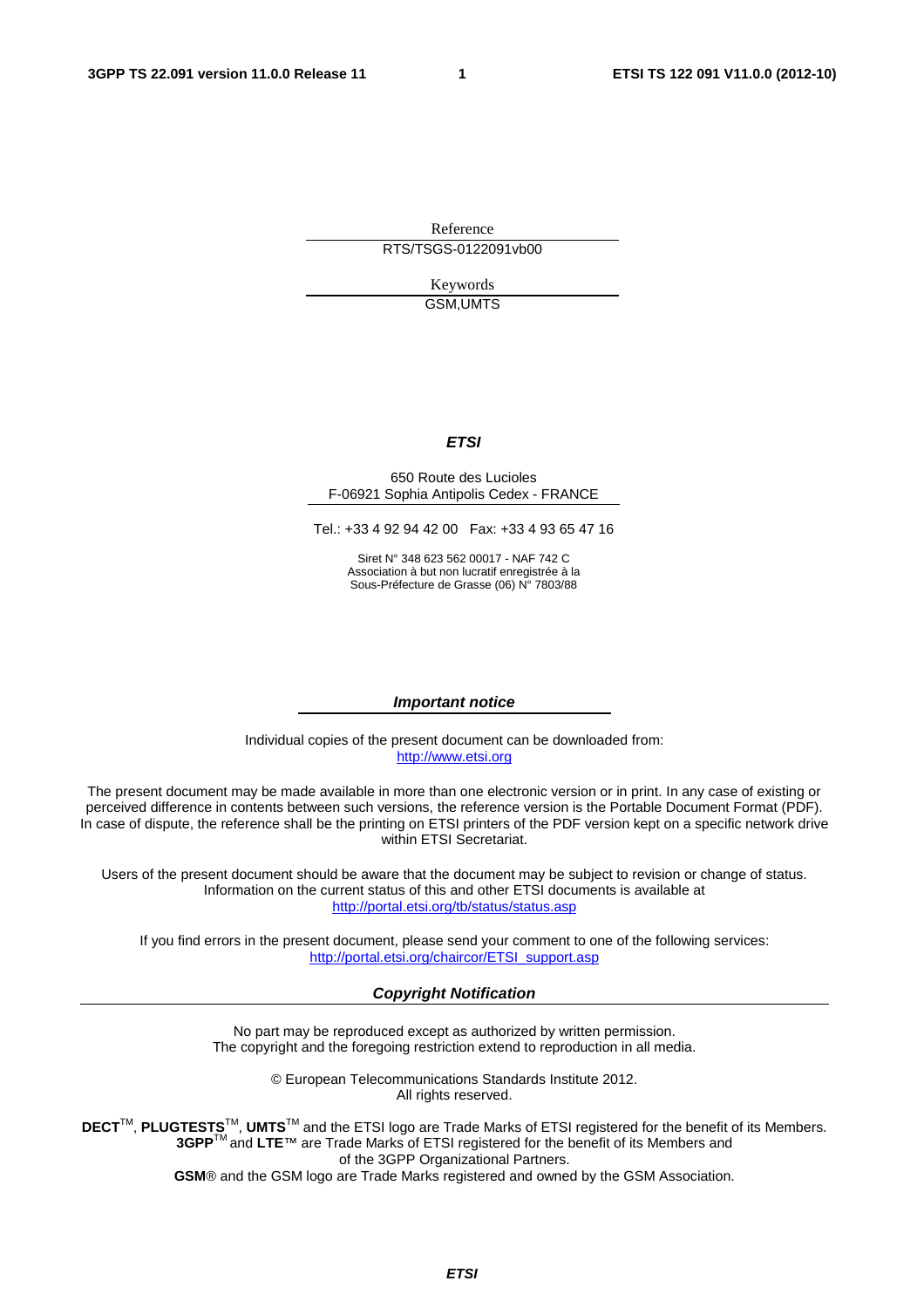# Intellectual Property Rights

IPRs essential or potentially essential to the present document may have been declared to ETSI. The information pertaining to these essential IPRs, if any, is publicly available for **ETSI members and non-members**, and can be found in ETSI SR 000 314: *"Intellectual Property Rights (IPRs); Essential, or potentially Essential, IPRs notified to ETSI in respect of ETSI standards"*, which is available from the ETSI Secretariat. Latest updates are available on the ETSI Web server ([http://ipr.etsi.org\)](http://webapp.etsi.org/IPR/home.asp).

Pursuant to the ETSI IPR Policy, no investigation, including IPR searches, has been carried out by ETSI. No guarantee can be given as to the existence of other IPRs not referenced in ETSI SR 000 314 (or the updates on the ETSI Web server) which are, or may be, or may become, essential to the present document.

### Foreword

This Technical Specification (TS) has been produced by ETSI 3rd Generation Partnership Project (3GPP).

The present document may refer to technical specifications or reports using their 3GPP identities, UMTS identities or GSM identities. These should be interpreted as being references to the corresponding ETSI deliverables.

The cross reference between GSM, UMTS, 3GPP and ETSI identities can be found under [http://webapp.etsi.org/key/queryform.asp.](http://webapp.etsi.org/key/queryform.asp)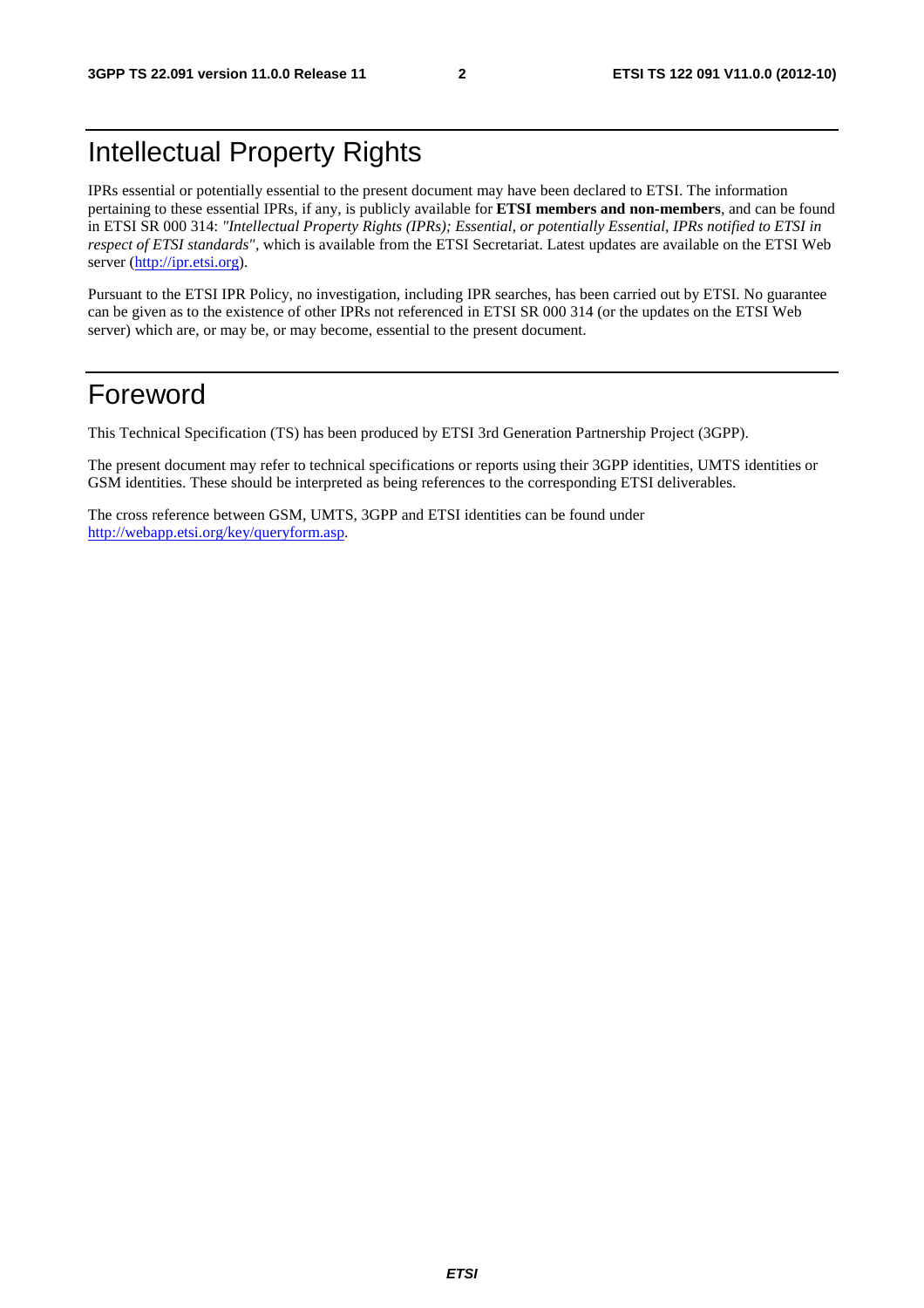$\mathbf{3}$ 

# Contents

| 1          |                                                                                                 |  |  |  |  |  |
|------------|-------------------------------------------------------------------------------------------------|--|--|--|--|--|
| 2          |                                                                                                 |  |  |  |  |  |
| 3          |                                                                                                 |  |  |  |  |  |
| 3.1        |                                                                                                 |  |  |  |  |  |
| 3.2        |                                                                                                 |  |  |  |  |  |
| 4          |                                                                                                 |  |  |  |  |  |
| 4.1        |                                                                                                 |  |  |  |  |  |
| 5          |                                                                                                 |  |  |  |  |  |
| 5.1<br>5.2 |                                                                                                 |  |  |  |  |  |
| 5.3        |                                                                                                 |  |  |  |  |  |
| 5.4        |                                                                                                 |  |  |  |  |  |
| 5.5        |                                                                                                 |  |  |  |  |  |
| 5.6<br>5.7 |                                                                                                 |  |  |  |  |  |
| 5.8        |                                                                                                 |  |  |  |  |  |
| 5.9        |                                                                                                 |  |  |  |  |  |
| 5.10       |                                                                                                 |  |  |  |  |  |
| 6          |                                                                                                 |  |  |  |  |  |
| 7          |                                                                                                 |  |  |  |  |  |
| 8          |                                                                                                 |  |  |  |  |  |
| 8.1        |                                                                                                 |  |  |  |  |  |
| 8.2        |                                                                                                 |  |  |  |  |  |
| 8.3<br>8.4 |                                                                                                 |  |  |  |  |  |
| 8.5        |                                                                                                 |  |  |  |  |  |
| 8.6        |                                                                                                 |  |  |  |  |  |
| 8.7        |                                                                                                 |  |  |  |  |  |
| 8.8<br>8.9 |                                                                                                 |  |  |  |  |  |
| 8.10       |                                                                                                 |  |  |  |  |  |
| 8.11       |                                                                                                 |  |  |  |  |  |
| 8.12       |                                                                                                 |  |  |  |  |  |
| 8.13       |                                                                                                 |  |  |  |  |  |
| 8.14       |                                                                                                 |  |  |  |  |  |
| 8.15       |                                                                                                 |  |  |  |  |  |
| 8.16       | Barring of all Outgoing International Calls except those direct to the Home PLMN Country (BOIC- |  |  |  |  |  |
| 8.17       |                                                                                                 |  |  |  |  |  |
| 8.18       | Barring of Incoming Calls when roaming outside the home PLMN country (BIC-Roam)12               |  |  |  |  |  |
| 8.19       |                                                                                                 |  |  |  |  |  |
| 9          |                                                                                                 |  |  |  |  |  |
|            | Deviations of PLMN ECT to the ISDN specifications of ECT13<br><b>Annex A (informative):</b>     |  |  |  |  |  |
| A.1        |                                                                                                 |  |  |  |  |  |
|            |                                                                                                 |  |  |  |  |  |
| A.2        |                                                                                                 |  |  |  |  |  |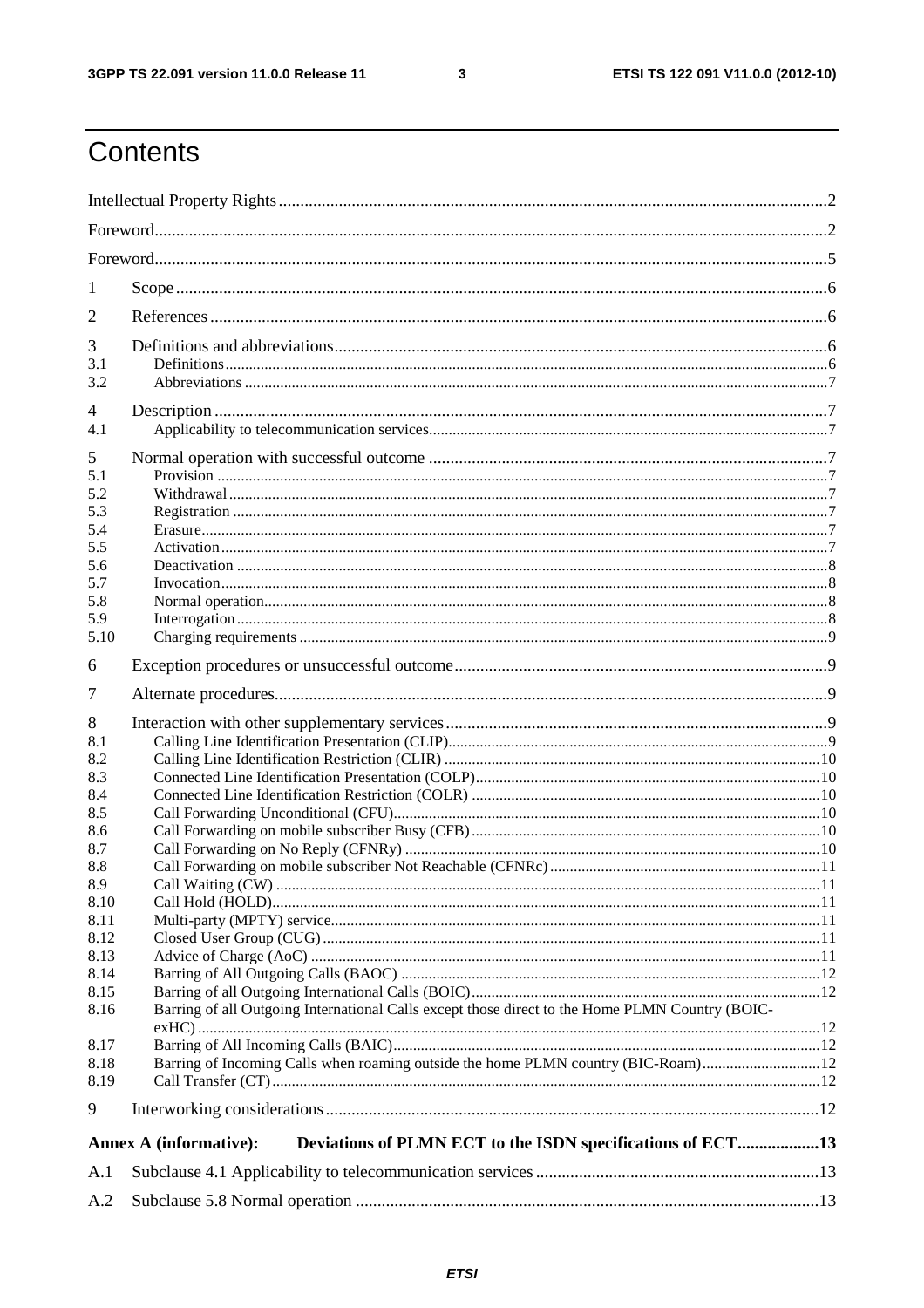$\overline{\mathbf{4}}$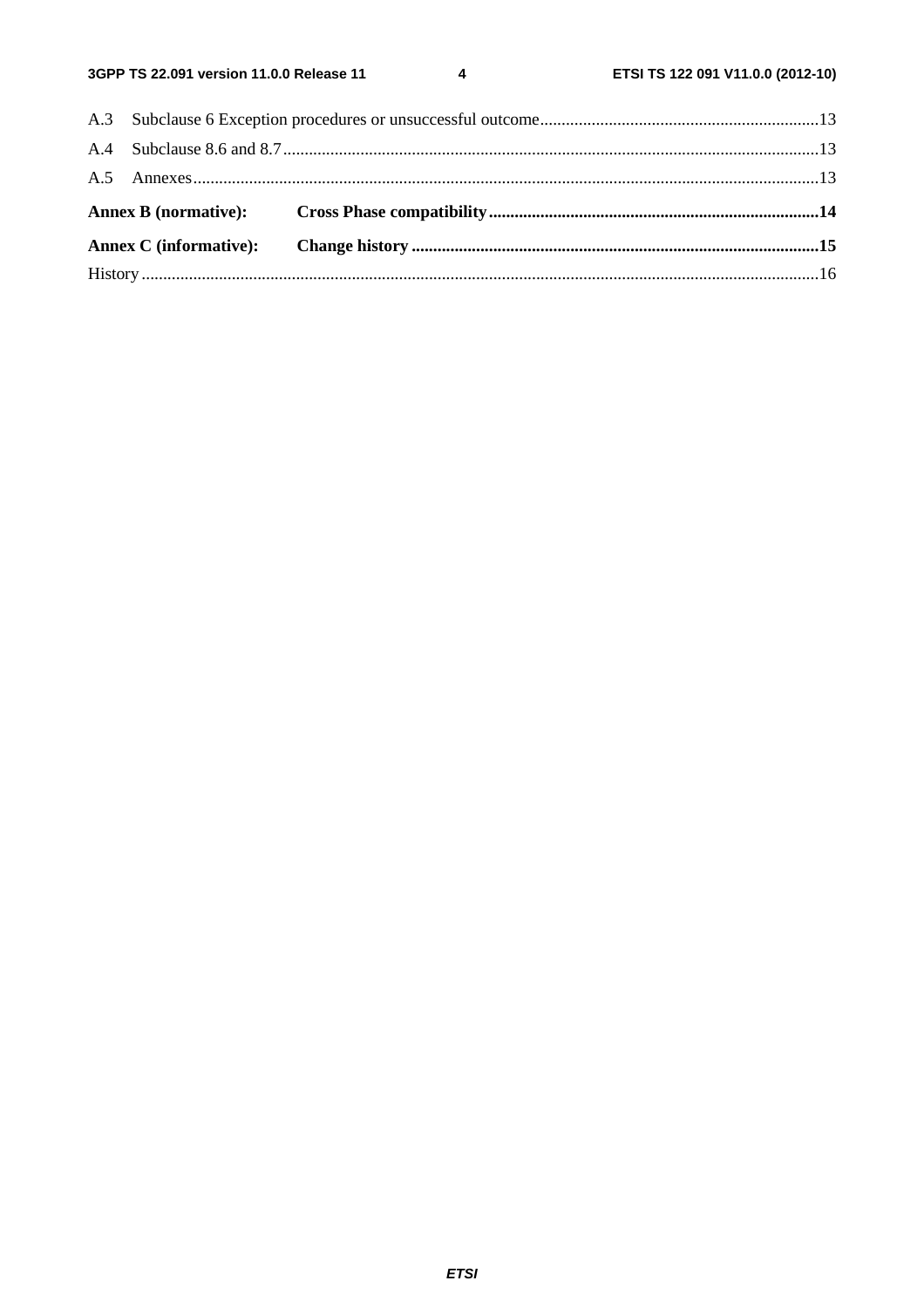## Foreword

This Technical Specification has been produced by the 3<sup>rd</sup> Generation Partnership Project (3GPP).

The contents of the present document are subject to continuing work within the TSG and may change following formal TSG approval. Should the TSG modify the contents of the present document, it will be re-released by the TSG with an identifying change of release date and an increase in version number as follows:

Version x.y.z

where:

- x the first digit:
	- 1 presented to TSG for information;
	- 2 presented to TSG for approval;
	- 3 or greater indicates TSG approved document under change control.
- y the second digit is incremented for all changes of substance, i.e. technical enhancements, corrections, updates, etc.
- z the third digit is incremented when editorial only changes have been incorporated in the document.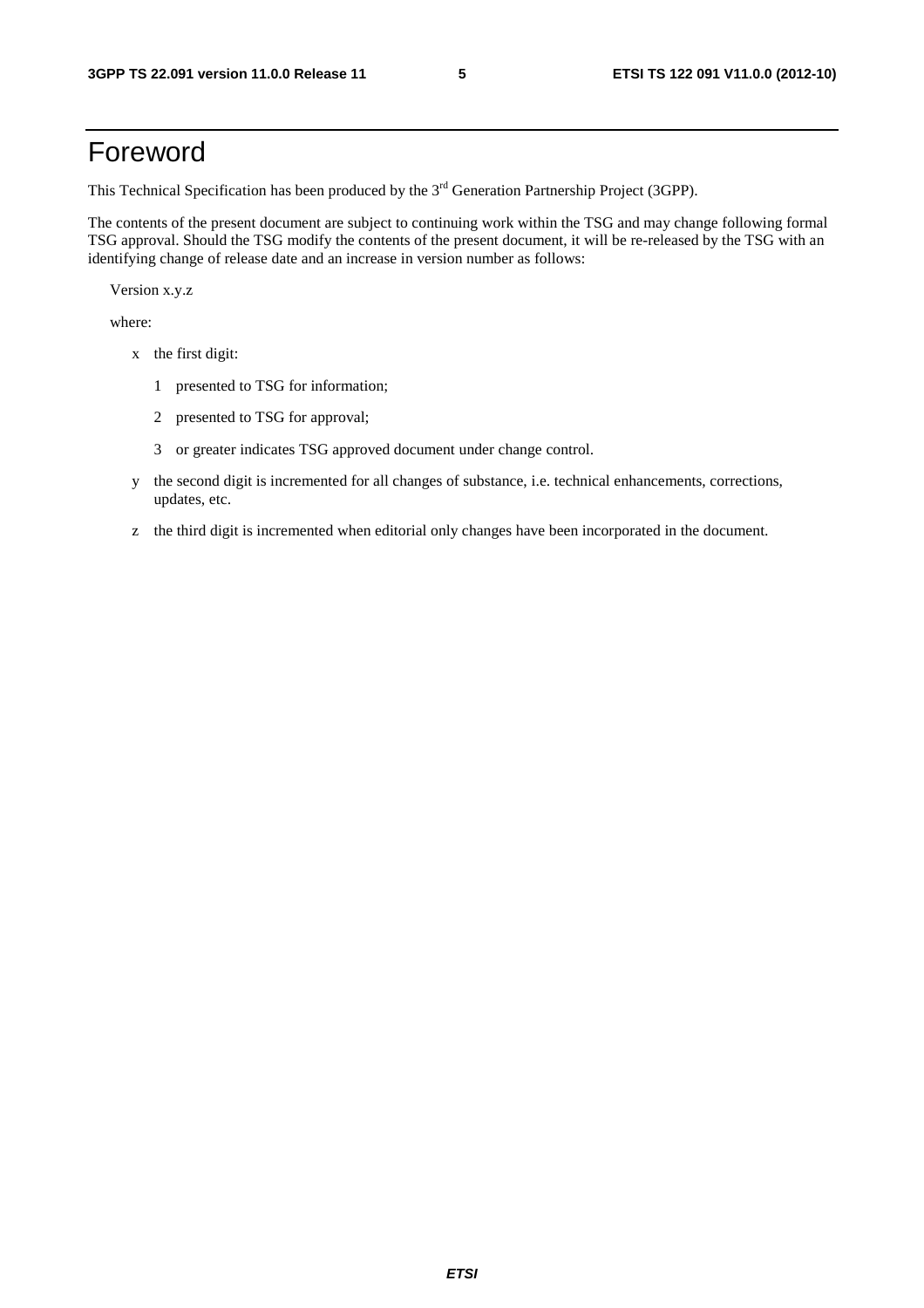#### 1 Scope

The present document specifies the stage 1 description of Explicit Call Transfer (ECT) from the service subscriber's and user's points of view, in particular:

- the procedures for normal operation with successful outcome;
- the action to be taken in exceptional circumstances;
- the interaction with other supplementary services.

The present document does not deal with the Man-Machine Interface (MMI) requirements, but makes reference to the appropriate Technical Specifications.

The charging principles applied to ECT are established in the present document in terms of the charging information required to be collected. Any subsequent charging implications are outside of the scope of the present document.

Any interactions with other networks not dealt with in Clause 9 are outside the scope of the present document.

# 2 References

The following documents contain provisions which, through reference in this text, constitute provisions of the present document.

- References are either specific (identified by date of publication, edition number, version number, etc.) or non-specific.
- For a specific reference, subsequent revisions do not apply.
- For a non-specific reference, the latest version applies. In the case of a reference to a 3GPP document (including a GSM document), a non-specific reference implicitly refers to the latest version of that document *in the same Release as the present document*.
- [1] 3GPP TS 21.905: "Vocabulary for 3GPP Specifications".
- [2] 3GPP TS 22.030: " Man-Machine Interface (MMI) of the Mobile Station (MS)".

# 3 Definitions and abbreviations

#### 3.1 Definitions

For the purposes of the present document, the following definitions apply.

**Alerting state:** the remote subscriber is being informed of the call (i.e. the connection has not yet been established for that call).

**Answered state:** the connection has been established on the call to the remote subscriber.

**Subscriber A:** is the served mobile subscriber, the one who has subscribed to, and invokes the Explicit Call Transfer supplementary service.

**Subscriber B:** is the other party in one of subscribers A's calls. By convention, in the present document it is considered that the connection has been established on this call.

**Subscriber C:** is the other party in another of subscribers A's calls.

Subscriber D: is the forwarded-to subscriber of call forwarded by subscriber C.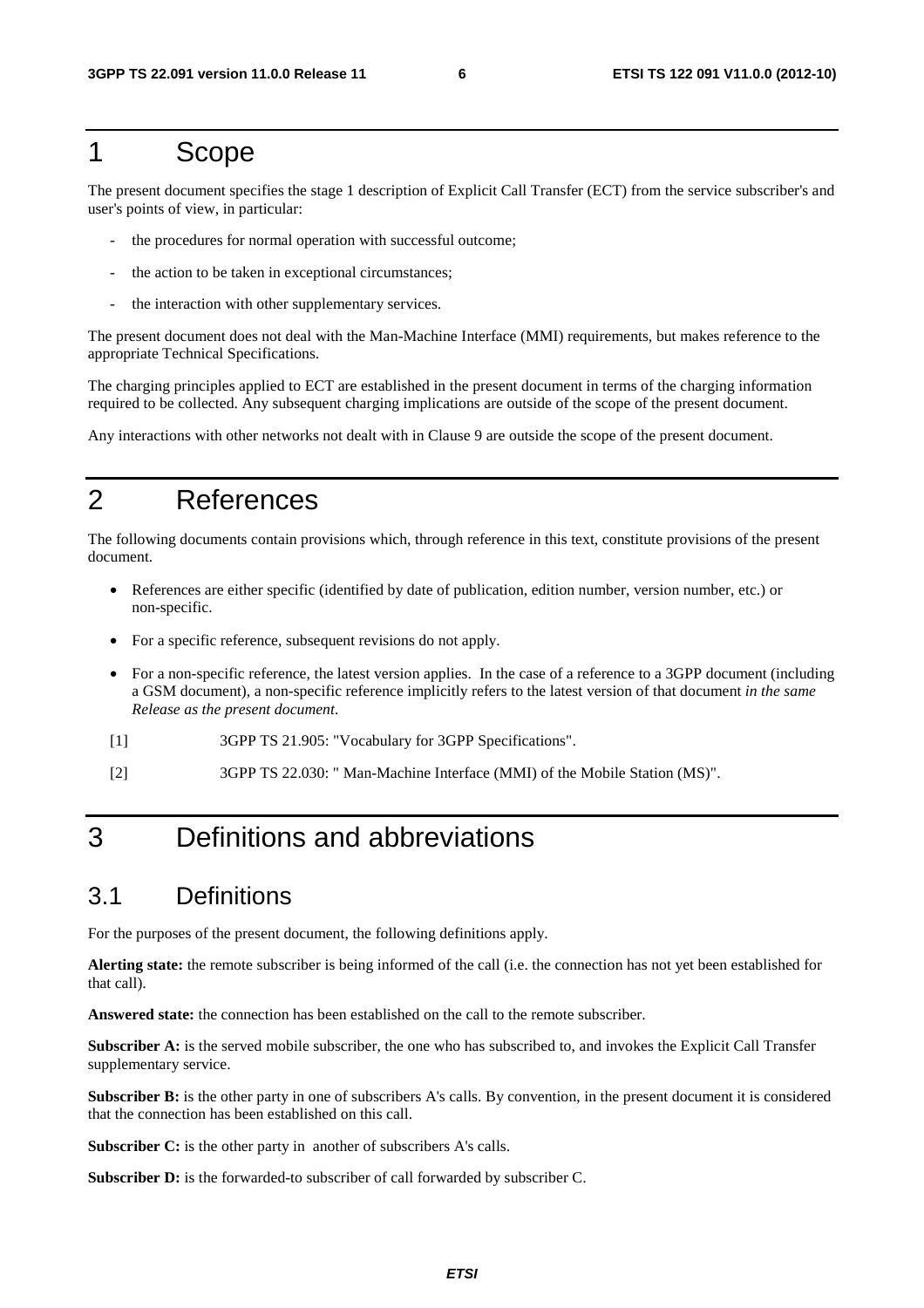NOTE: Each of subscriber B, C and D can be a mobile or a fixed subscriber, and each of them is referred to as "remote party".

**Successful invocation:** The ECT supplementary service is successfully invoked if the outcome of all checks (e.g. subscription, states of calls, resources) performed by the network on the received ECT request from the served subscriber are successful.

#### 3.2 Abbreviations

All abbreviations used within the present document are given in 3GPP TS 21.905 [1].

#### 4 Description

The ECT supplementary service enables the served mobile subscriber (subscriber A) who has two calls , each of which can be an incoming or outgoing call, to connect the other parties in the two calls and release the served mobile subscribers own connection.

Prior to transfer, the connection shall have been established on the call between subscriber A and subscriber B. On the call between subscriber A and subscriber C, either the connection shall have been established prior to transfer, or, as a network option, transfer can occur while subscriber C is being informed of the call (i.e. the connection has not yet been established.)

#### 4.1 Applicability to telecommunication services

This service is applicable to telephony (TS:11) only.

### 5 Normal operation with successful outcome

#### 5.1 Provision

The supplementary service shall be provided after pre-arrangement with the service provider.

The provision of the Call Hold (HOLD) supplementary service is also required.

#### 5.2 Withdrawal

The supplementary service shall be withdrawn at the subscriber request or for service provider reasons.

#### 5.3 Registration

Not applicable.

#### 5.4 Erasure

Not applicable.

#### 5.5 Activation

The supplementary service shall be activated by the service provider as a result of provision.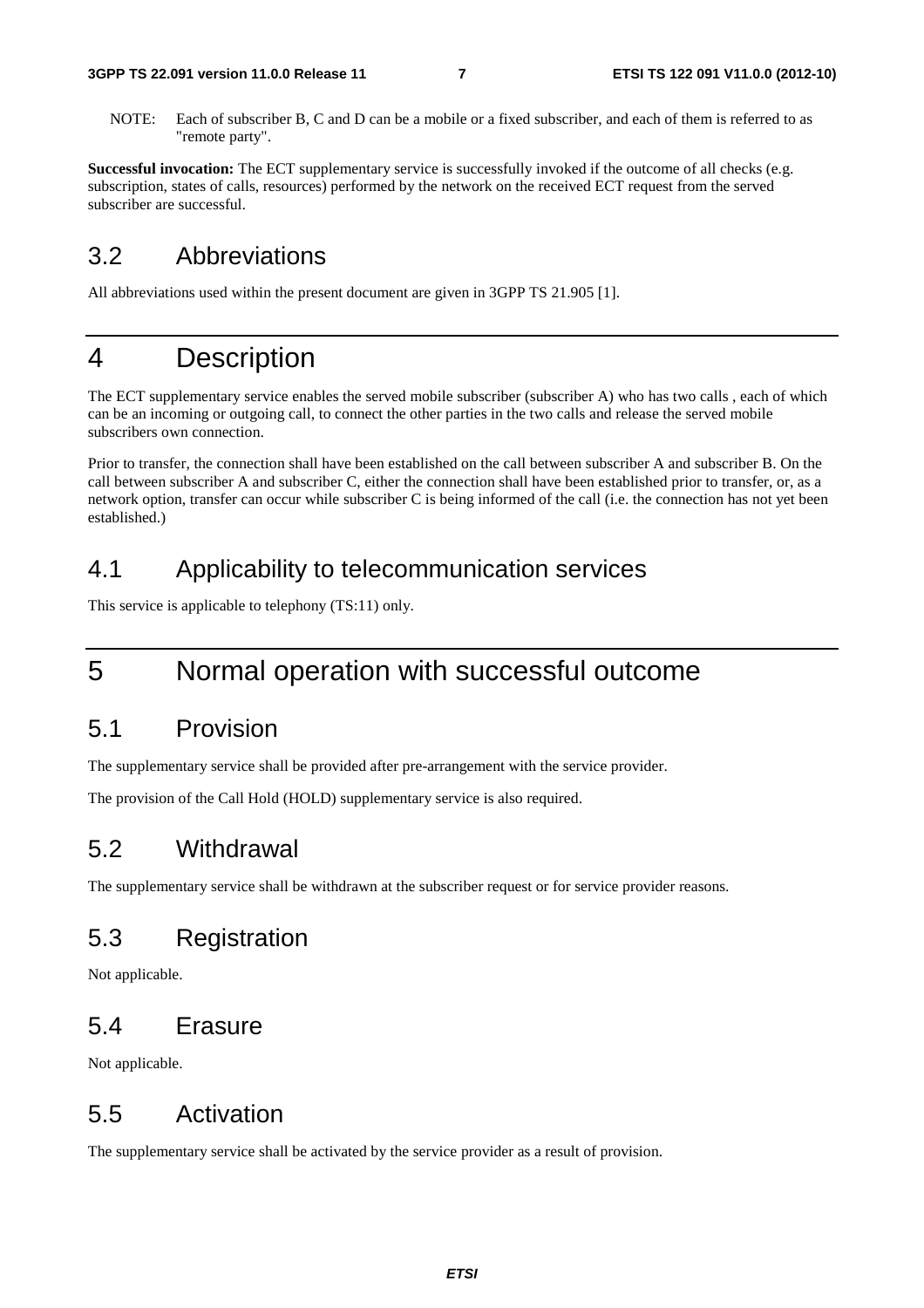### 5.6 Deactivation

The supplementary service shall be deactivated by the service provider as a result of withdrawal.

## 5.7 Invocation

ECT shall be invoked by the served mobile subscriber by use of a control procedure as described in TS 22.030 [2].

# 5.8 Normal operation

The served mobile subscriber (subscriber A) who has two calls (one with subscriber B and one with subscriber C), each of which can be an incoming call or an outgoing call, can request the invocation of the ECT supplementary service with respect to the two calls.

The connection shall have been established on one of the calls (referred to as the call between subscriber A and subscriber B).

The ECT supplementary service can be invoked after the connection has been established on the call between subscriber A and subscriber C, and in addition, as a network option, after subscriber C has been informed of the call (i.e. an outgoing call from subscriber A to subscriber C, where the connection has not yet been established).

On successful invocation of the ECT supplementary service, the two calls between subscriber A and subscriber B and between subscriber A and subscriber C respectively shall be removed from subscriber A's access (i.e. the traffic channel and the signalling channel towards subscriber A will be released) and shall be transformed into a normal call between subscriber B and subscriber C where the state of the previously held party is changed to active without a subscriber action.

The previously held party will be informed in the normal way of the retrieve procedure.

If the network option above is supported, then if subscriber C is being informed of the call from subscriber A at the time of transfer, the call shall remain in this state at subscriber C (as a network option the ringing tone will be given to subscriber B), and when the connection is established by subscriber C, subscriber C shall be connected to subscriber B.

Subscriber A will no longer have any control of the on-going call between B and C.

The network shall inform (if possible) subscriber B and subscriber C of the occasion that call transfer has happened including the state (connection established, or user being informed of the call) of the call to the other subscriber.

If the network option above is supported, then after connection is established on a call which was transferred whilst subscriber C was being informed of that call, subscriber B shall be informed that the connection has been established on the call to subscriber C.

The line identity of subscriber B shall be indicated to subscriber C as specified in subclauses 8.1 through 8.4.

The line identity of subscriber C shall be indicated to subscriber B as specified in subclauses 8.1 through 8.4, either:

- at the time of transfer, if the connection had been established between subscriber A and subscriber C; or
- when subscriber B is informed that the connection has been established to subscriber C, if this occurs after transfer.

#### 5.9 Interrogation

Not applicable.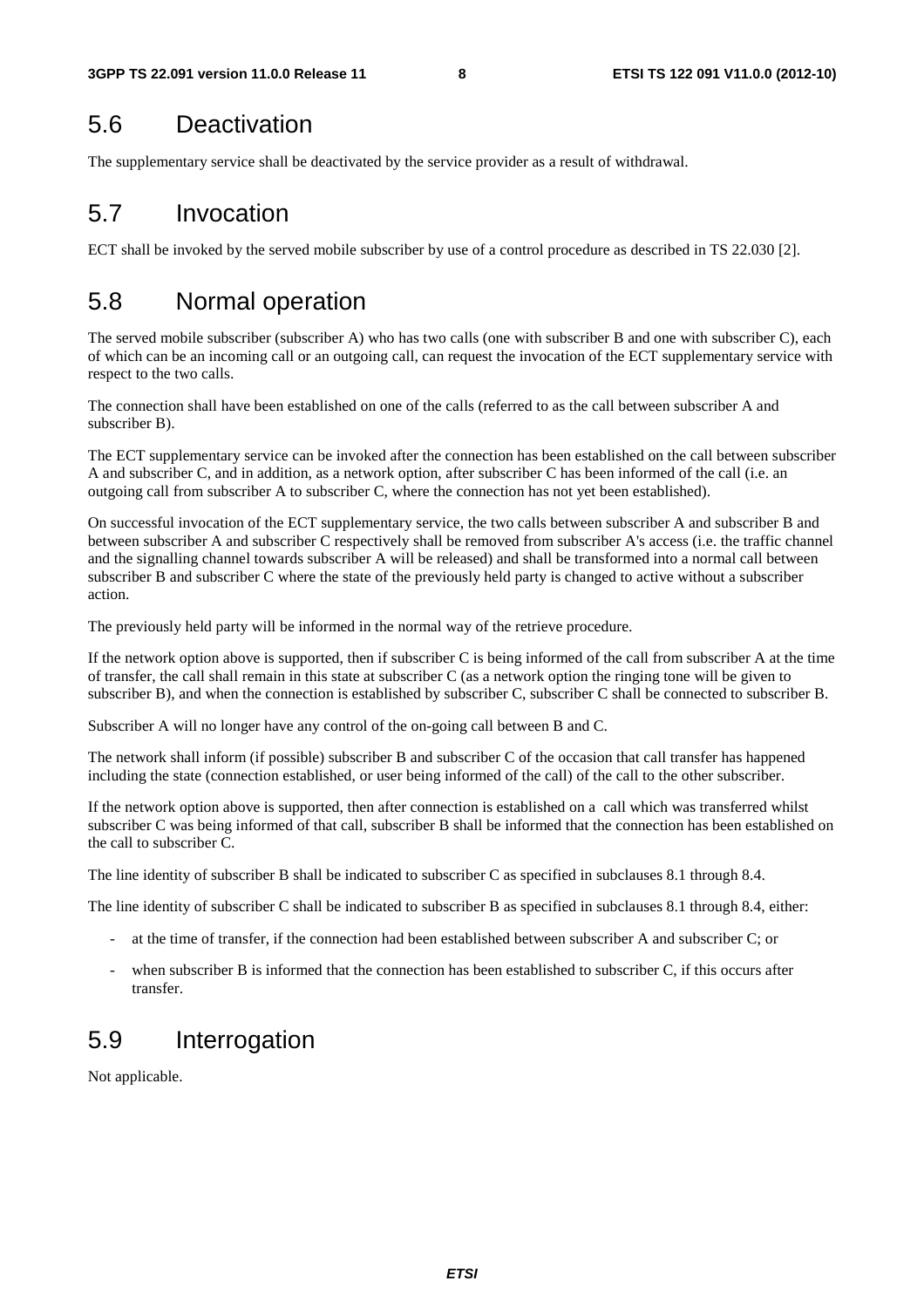#### 5.10 Charging requirements

The charging principles applicable prior to the served mobile subscribers invocation of ECT, shall also apply after the ECT supplementary service is successfully invoked, i.e. the same charging information will continue to be collected after invocation as before. The charging information for both calls shall contain an indication of successful invocation of ECT.

NOTE: There is no additional charging requirement on the interchange signalling capabilities.

#### 6 Exception procedures or unsuccessful outcome

If a mobile subscriber tries to invoke the call transfer service while not subscribed to or the network cannot provide ECT supplementary service for some other reason, an indication shall be provided to the mobile subscriber to notify the mobile subscriber with the reason of failure.

The call state is not affected and the established connection shall remain in the state prior to the request.

In the case where:

- the two calls are incompatible with the ECT request, i.e. either one of them or both are not belonging to the service TS:11 (telephony);
- if the network option is not supported and the call state is not compatible with the request, e.g. one call is not answered

the request shall be rejected by the network and the subscriber shall be notified with the reason.

The call state is not affected and the established connection shall remain in the state prior to the request.

The request for the ECT supplementary service shall be rejected if, as a network option, the network can determine that the resulting connection would contain no subscriber who is able to terminate the call.

NOTE: It may not be possible to decide if the resulting connection would have such a subscriber, e.g. when interworking between different versions of signalling systems occurs. In such cases, as a network option, the request for the ECT supplementary service may be accepted, or rejected. If the request for the ECT supplementary service is accepted in this case, the network may employ other means to control this situation (e.g. time supervision). The procedures for this are outside the scope of the present document.

# 7 Alternate procedures

For further study.

# 8 Interaction with other supplementary services

#### 8.1 Calling Line Identification Presentation (CLIP)

If subscriber A originated the call between subscribers A and B, and subscriber B subscribes to CLIP, subscriber C's identity shall be presented to subscriber B, subject to subscriber C's line identification restrictions (see subclauses 8.2 and 8.4). If the connection has been established on the call between subscribers A and C before ECT is invoked, subscriber C's identity shall be presented when ECT is invoked. If the connection is established on the call between subscribers A and C after ECT is invoked, subscriber C's identity shall be presented when the connection on that call is established.

If subscriber A originated the call between subscribers A and C, and subscriber C subscribes to CLIP, subscriber B's identity shall be presented to subscriber C, subject to subscriber B's line identification restrictions (see subclauses 8.2 and 8.4) when ECT is invoked.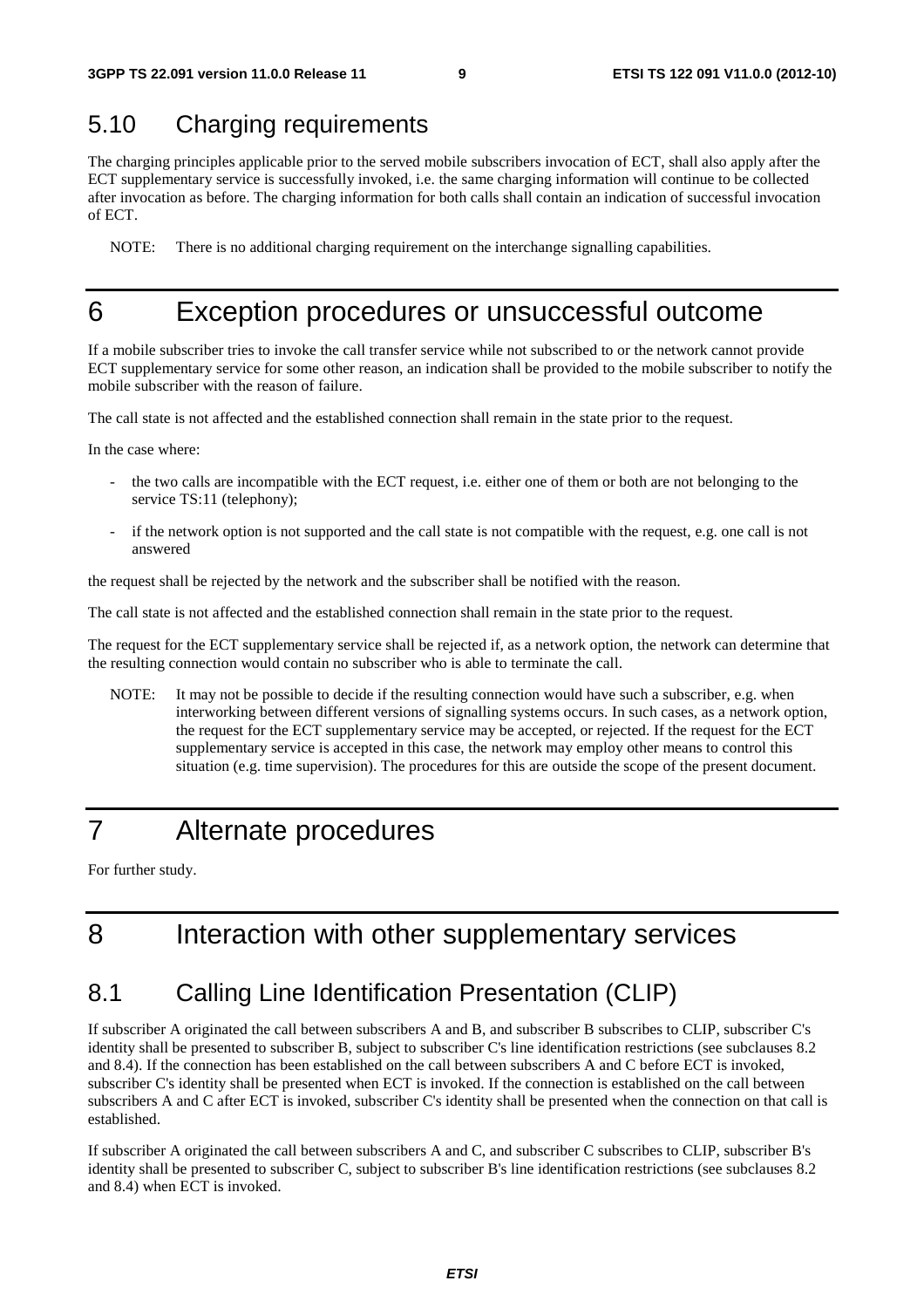#### 8.2 Calling Line Identification Restriction (CLIR)

If subscriber B originated the call between subscribers A and B, and subscriber B subscribes to CLIR, presentation of subscriber B's identity to subscriber C shall be controlled by that subscription. Subscriber B's serving network may also provide information on the cause of no CLI.

If subscriber C originated the call between subscribers A and C, and subscriber C subscribes to CLIR, presentation of subscriber C's identity to subscriber B shall be controlled by that subscription. Subscriber C's serving network may also provide information on the cause of no CLI.

#### 8.3 Connected Line Identification Presentation (COLP)

If subscriber B originated the call between subscribers A and B, and subscriber B subscribes to COLP, subscriber C's identity shall be presented to subscriber B, subject to subscriber C's line identification restrictions (see subclauses 8.2 and 8.4). If the connection has been established on the call between subscribers A and C before ECT is invoked, subscriber C's identity shall be presented when ECT is invoked. If the connection is established on the call between subscribers A and C after ECT is invoked, subscriber C's identity shall be presented when the connection on that call is established.

If subscriber C originated the call between subscribers A and C, and subscriber C subscribes to COLP, subscriber B's identity shall be presented to subscriber C, subject to subscriber B's line identification restrictions (see subclauses 8.2 and 8.4) when ECT is invoked.

#### 8.4 Connected Line Identification Restriction (COLR)

If subscriber A originated the call between subscribers A and B, and subscriber B subscribes to COLR, presentation of subscriber B's identity to subscriber C shall be controlled by that subscription.

If subscriber A originated the call between subscribers A and C, and subscriber C subscribes to COLR, presentation of subscriber C's identity to subscriber B shall be controlled by that subscription.

# 8.5 Call Forwarding Unconditional (CFU)

No impact.

# 8.6 Call Forwarding on mobile subscriber Busy (CFB)

Where a network supports the option to transfer a call for which the connection has been established to a subscriber C to which the connection has not yet been established, the transferred call will be forwarded to a forwarded-to subscriber D if the CFB condition at subscriber C (i.e. UDUB) applies.

For a call that is forwarded due to CFB after ECT is invoked, the sending of line identities to subscriber B and forwarded-to subscriber D respectively shall correspond to what is specified for the B and C subscribers in subclauses 8.1 through 8.4, i.e. replacing 'subscriber C' with 'the forwarded-to subscriber D' in the text.

# 8.7 Call Forwarding on No Reply (CFNRy)

The CFNRy timer at C is not restarted after the transfer has taken place.

Where a network supports the option to transfer a call for which the connection has been established to a subscriber C to which the connection has not yet been established, the transferred call will be forwarded to a forwarded-to subscriber D if the call forwarding no reply timer expires.

For a call that is forwarded due to CFNRy after ECT is invoked, the sending of line identities to subscriber B and forwarded-to subscriber D respectively shall correspond to what is specified for the B and C subscribers in subclauses 8.1 through 8.4, i.e. replacing 'subscriber C' with 'the forwarded-to subscriber D' in the text.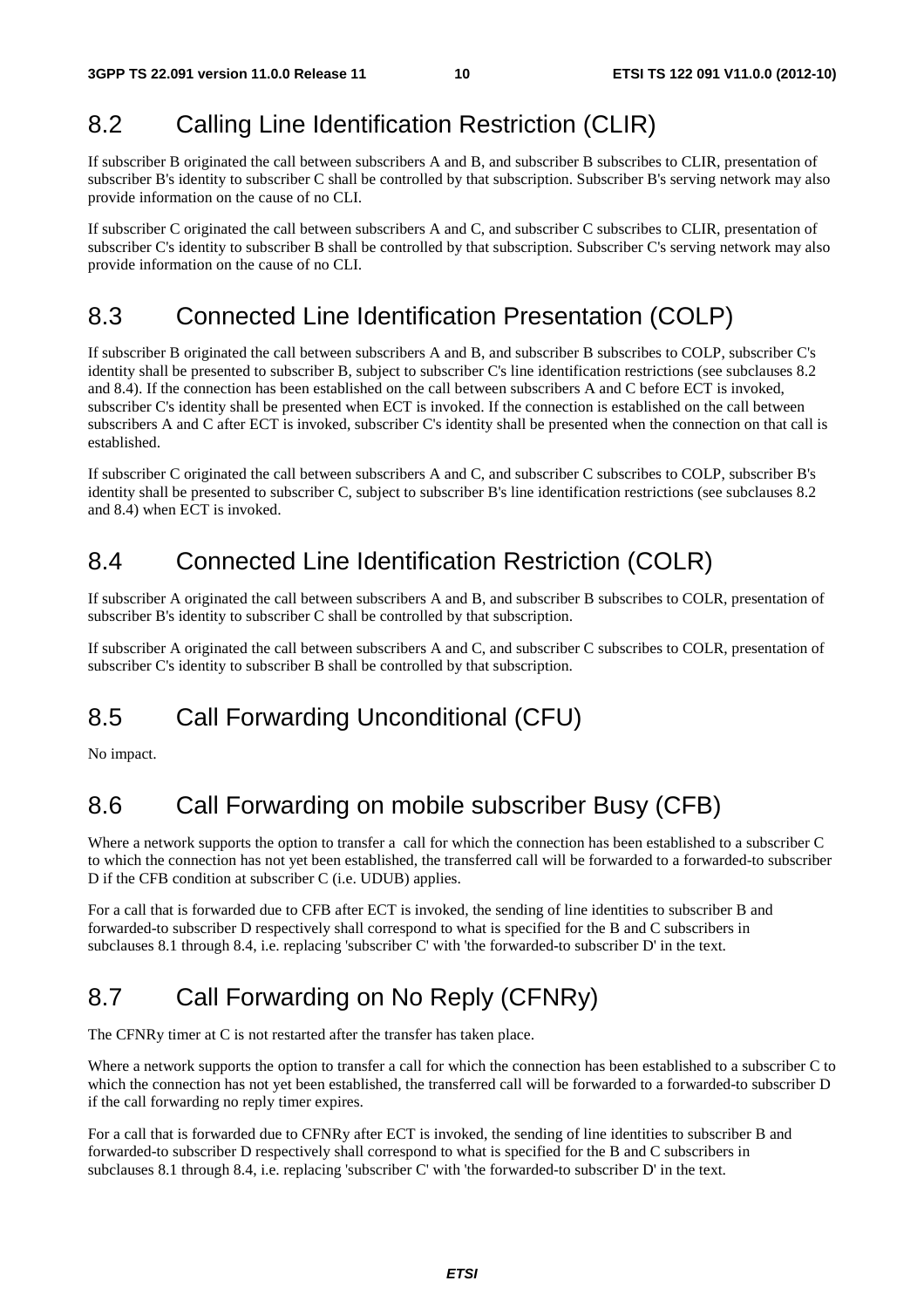#### 8.8 Call Forwarding on mobile subscriber Not Reachable (CFNRc)

No impact.

#### 8.9 Call Waiting (CW)

No impact, any party may receive a CW indication before, during or after the calls are transferred.

NOTE: After execution of ECT the served subscribers access is free for receiving calls without a CW indication.

If subscriber A has one active, one held and one waiting call, then once ECT of the held and active calls has been successfully completed, subscriber A shall be offered the normal notification that there is a new call, as for a normal terminating call.

If the call to subscriber C meets the waiting state at C, the subscriber B shall be informed after successful transfer about the waiting status at subscriber C.

#### 8.10 Call Hold (HOLD)

No impact, if either subscriber B or C have put their call to the served subscriber A on hold prior to the transfer, the resulting transferred call shall remain on hold by that subscriber. In this case the remote parties shall not be informed of the held state on the call.

#### 8.11 Multi-party (MPTY) service

A served mobile subscriber who has invoked MPTY supplementary service is not allowed to invoke the ECT supplementary service.

This is due to the fact that the MPTY functionality can not be subject to call transfer at all.

Any of the remote parties is allowed to invoke ECT.

#### 8.12 Closed User Group (CUG)

The two calls shall use the same closed user group for the transfer to be successful.

NOTE: Closed user group restrictions between subscribers will have been checked when the first call is established. Similarly, closed user group restrictions between subscribers will have been checked when established the second call.

### 8.13 Advice of Charge (AoC)

Served mobile subscriber:

- if call transfer is successfully accepted by the network, subscriber A will be disconnected, and therefore AoC processing at subscribers A Mobile Station will be stopped;
- for the combination AoC charging level and ECT, it is strongly recommended not to subscribe to both supplementary services at the same time.

Remote mobile subscriber:

any AoC service at the remote sides will continue to calculate the charging information according to the original call.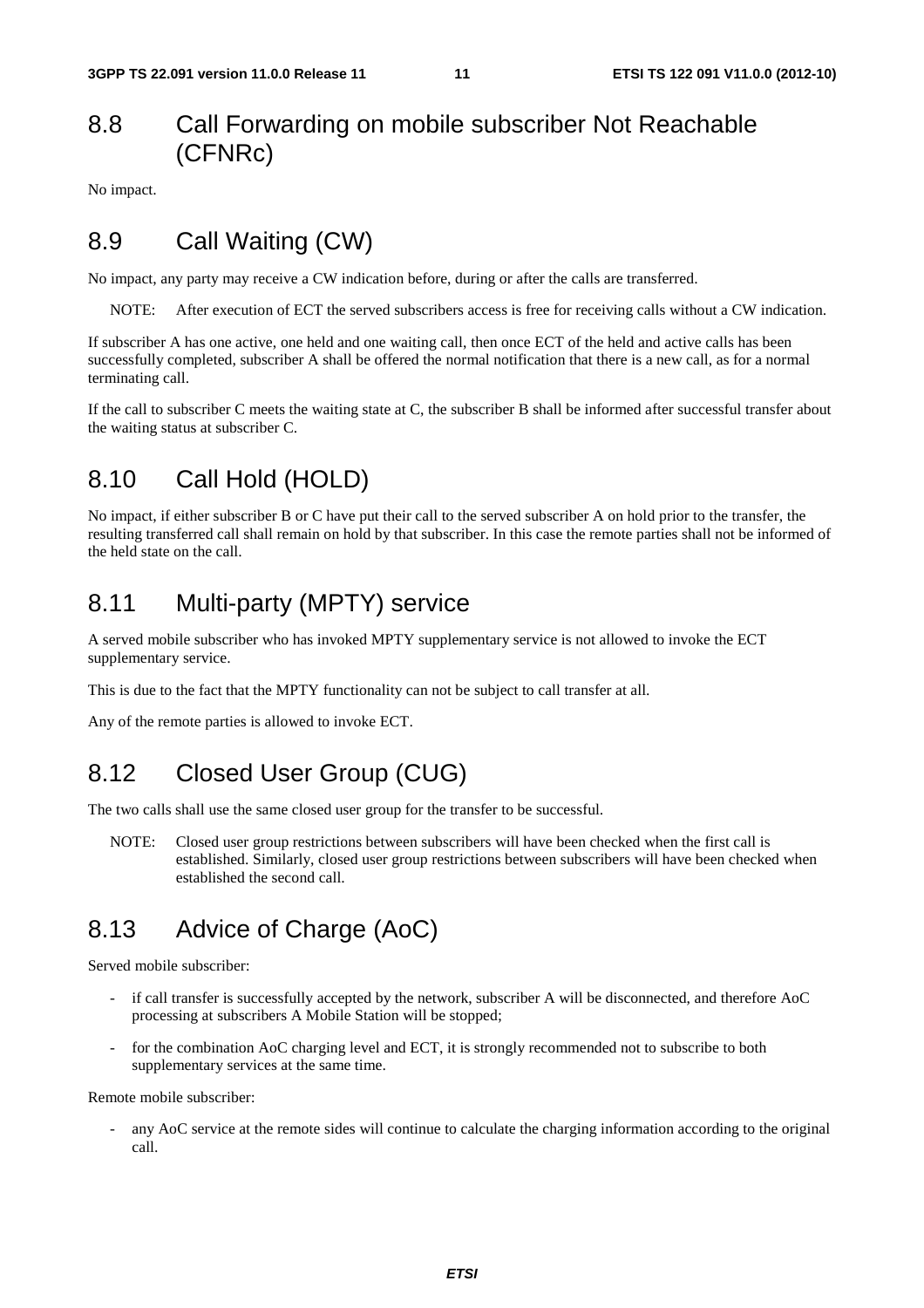# 8.14 Barring of All Outgoing Calls (BAOC)

No impact.

#### 8.15 Barring of all Outgoing International Calls (BOIC)

No impact.

NOTE: If transfer occurs successfully at subscriber A, the barring programs at the remote subscribers cannot be checked again.

#### 8.16 Barring of all Outgoing International Calls except those direct to the Home PLMN Country (BOIC-exHC)

No impact.

#### 8.17 Barring of All Incoming Calls (BAIC)

No impact.

#### 8.18 Barring of Incoming Calls when roaming outside the home PLMN country (BIC-Roam)

No impact.

### 8.19 Call Transfer (CT)

No impact.

The ECT supplementary service can be invoked simultaneously by the users on a call for which the connection has been established, but this is not regarded as a normal situation. The network will not be required to prevent this occurring, but likewise cannot guarantee that the indications supplied to the users involved will be sensible to those users. There can be more than one indication generated due to multiple invocations of the ECT supplementary service and the arrival of such indications is dependent on the timing of their invocation by the users involved in the call. The network shall transfer these indications when they are generated.

Therefore, both mobile subscribers (subscriber A and subscriber B) in a normal call, who have each subscribed to the ECT supplementary service, can simultaneous transfer the call. That is, if subscriber A and subscriber B are involved in a call on which the connection has been established, subscriber A can transfer the call to user C and subscriber B can transfer the call to user D.

NOTE: Mechanisms which prevent the ECT supplementary service from resulting in a connection which contains no subscriber able to terminate the call may result in rejection of simultaneous requests to invoke the ECT supplementary service by the subscribers involved in the call.

# 9 Interworking considerations

The operation of this supplementary service is not affected by the nature of the far end of the connections.

NOTE: In some networks the indication to the remote parties about the invocation of ECT may not be supported.

NOTE: If transfer occurs successfully at subscriber A, the barring programs at the remote subscribers cannot be checked again.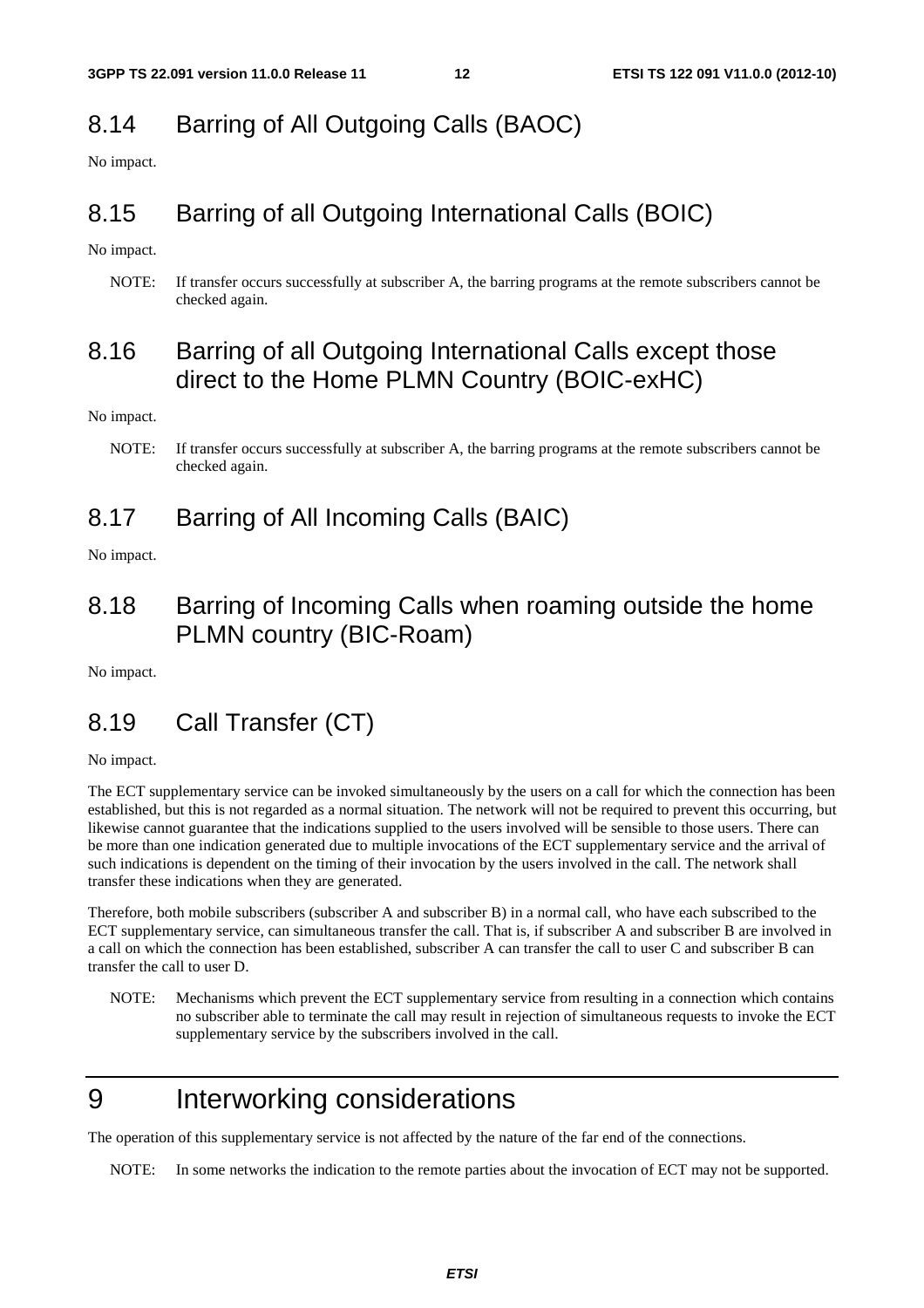# Annex A (informative): Deviations of PLMN ECT to the ISDN specifications of ECT

# A.1 Subclause 4.1 Applicability to telecommunication services

This service is applicable to Telephony (TS:11) only.

**NA1 states**: applicable to all circuit switched basic telecommunication services.

# A.2 Subclause 5.8 Normal operation

The NOTE describing the Call Hold scenario is not included in the 3GPP stage 1 specifications.

In 3GPP specifications there a explicit explanation that the previously held party shall be informed of the retrieve procedure.

**NA1:** there is no explicit description of this procedure.

In 3GPP specifications there is no explicit exchange of the subaddress of the remote parties after the successful transfer defined.

**NA1 states:** After the successful transfer of the call, the subscriber B and subscriber C can deliver if supplied their subaddress to the other subscriber.

# A.3 Subclause 6 Exception procedures or unsuccessful outcome

In the case where:

- the two calls are incompatible with ECT (either one of them or both are not Telephony service);
- the call state is not compatible with the request, e.g. one call is not answered;
- etc. (for further study).

the request will be rejected by the network and the subscriber will be notified of the cause.

**NA1 states**: It is the responsibility of the served user to ensure that the two calls are compatible.

# A.4 Subclause 8.6 and 8.7

**NA1**: There is no special definition of the impact of the interaction between CFB and CFNRy and ECT on the line identification supplementary services.

### A.5 Annexes

Annex A is missing in the ISDN specification.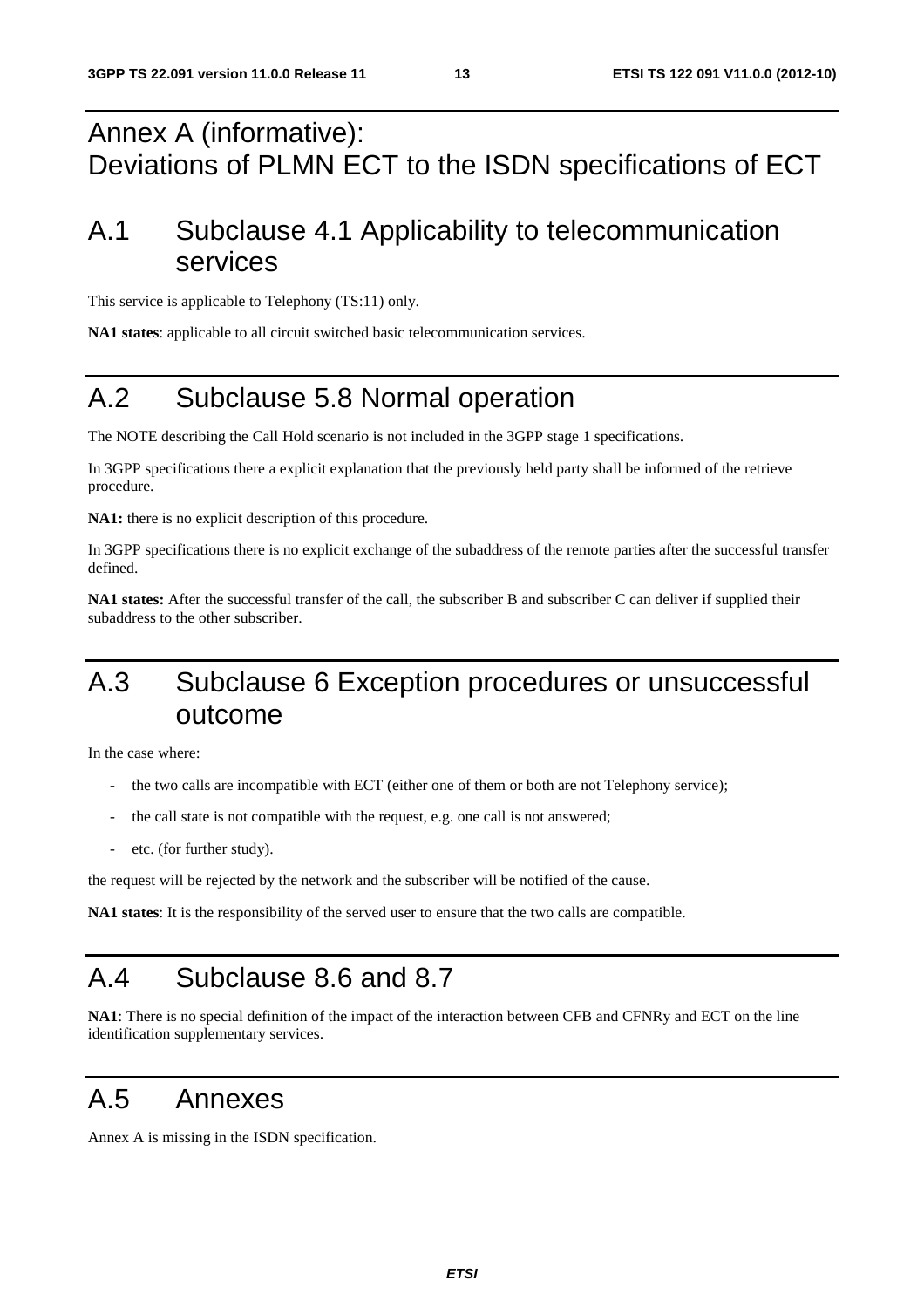# Annex B (normative): Cross Phase compatibility

As a operator option it is possible to support also the invocation of ECT by using Unstructured Supplementary Service Data (USSD).

The USSD string used should be the same as the standardised MMI code (4 SEND) for ECT.

The network shall send an indication towards the user if ECT was invoked successfully or unsuccessfully, though the mechanism for this indication is not specified.

If a remote party uses a non-ECT mobile station they may not receive the ECT notification.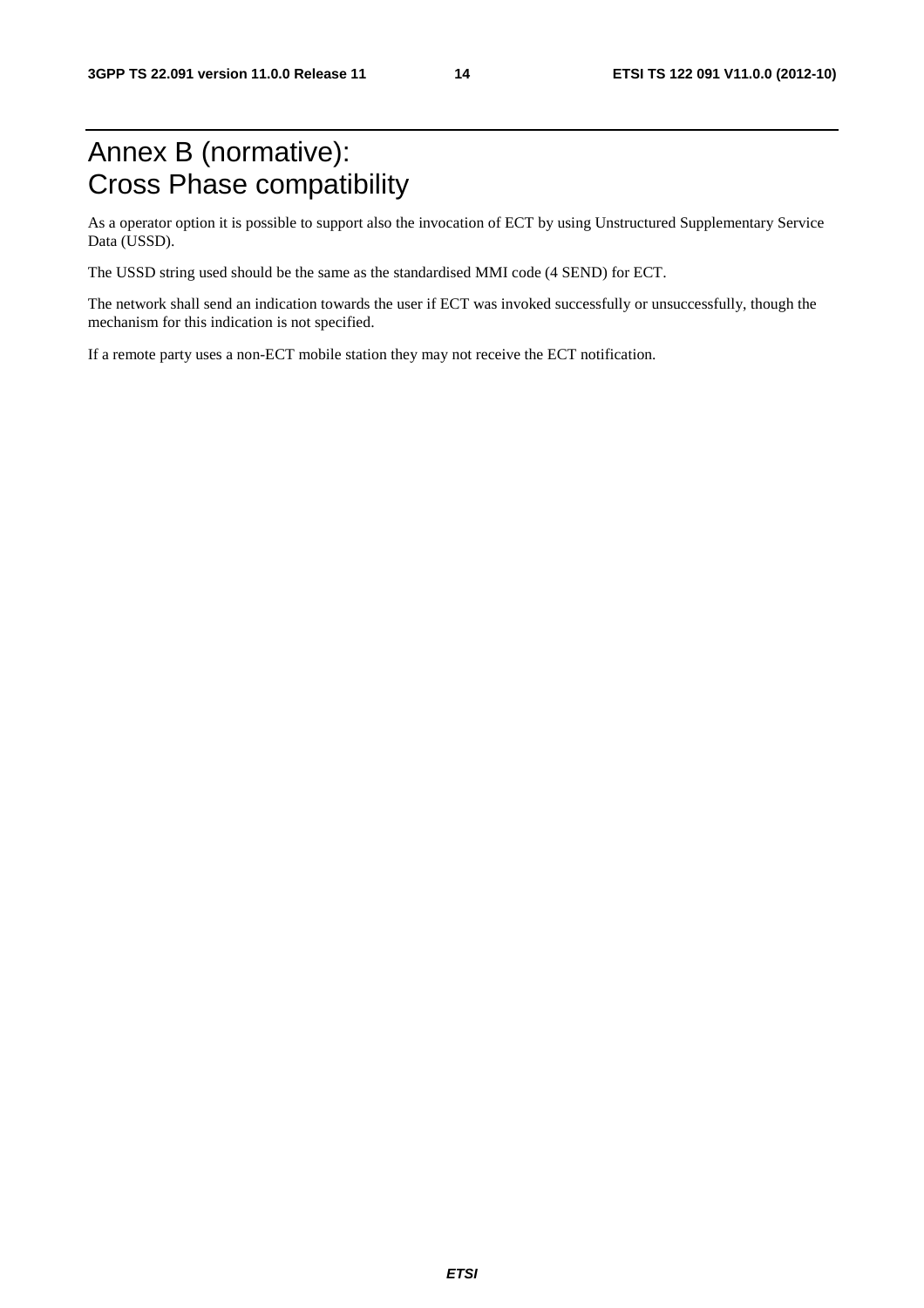# Annex C (informative): Change history

| <b>Change history</b> |                |                     |                     |           |     |            |   |                                         |            |               |                     |
|-----------------------|----------------|---------------------|---------------------|-----------|-----|------------|---|-----------------------------------------|------------|---------------|---------------------|
| <b>TSG SA#</b>        | <b>SA Doc.</b> | SA <sub>1</sub> Doc | <b>Spec</b>         | <b>CR</b> | Rev | <b>Rel</b> |   | <b>Cat Subject/Comment</b>              | <b>Old</b> | <b>New</b>    | <b>Work</b><br>ltem |
| Jun 1999              |                |                     | <b>GSM</b><br>02.91 |           |     |            |   | Transferred to 3GPP SA1                 | 7.0.0      |               |                     |
| SA#04                 |                |                     | 22.091              |           |     | R99        |   |                                         |            | 3.0.0         |                     |
| SP-05                 | SP-99479       | S1-99637            | 22.091              | 001       |     | R99        | D | Editorial changes for alignment         | 3.0.0      | 3.0.1         |                     |
| SP-09                 |                | SP-000377 S1-000587 | 22.091              | 002       |     | R99        | F | CR on CLI presentation<br>modifications | 3.0.1      | 3.1.0         |                     |
| SP-11                 |                | SP-010065 S1-010258 | 22.091              |           |     | Rel-4      |   | Transferred to 3GPP Release 4           | 3.1.0      | 4.0.0         |                     |
| SP-16                 |                | SP-020267 S1-021043 | 22.091              |           |     | Rel-5      |   | Updated from Rel-4 to Rel5              | 4.0.0      | 5.0.0         |                     |
| SP-26                 |                | SP-040744 S1-040997 | 22.091              |           |     | Rel-6      |   | Updated from Rel-5 to Rel-6             | 5.0.0      | 6.0.0         |                     |
| SP-36                 |                |                     | 22.091              |           |     | Rel-7      |   | Updated from Rel-6 to Rel-7             | 6.0.0      | 7.0.0         |                     |
| SP-42                 |                |                     |                     |           |     | Rel-8      |   | Updated from Rel-7 to Rel-8             | 7.0.0      | 8.0.0         |                     |
| SP-46                 |                |                     |                     |           | ۰   |            |   | Updated to Rel-9 by MCC                 | 8.0.0      | 9.0.0         |                     |
| 2011-03               |                |                     | ٠                   |           | ۰   |            | - | Update to Rel-10 version (MCC)          | 9.0.0      | 10.0.0        |                     |
| 2012-09               |                |                     | -                   |           | -   |            | ۰ | Updated to Rel-11 by MCC                |            | 10.0.0 11.0.0 |                     |